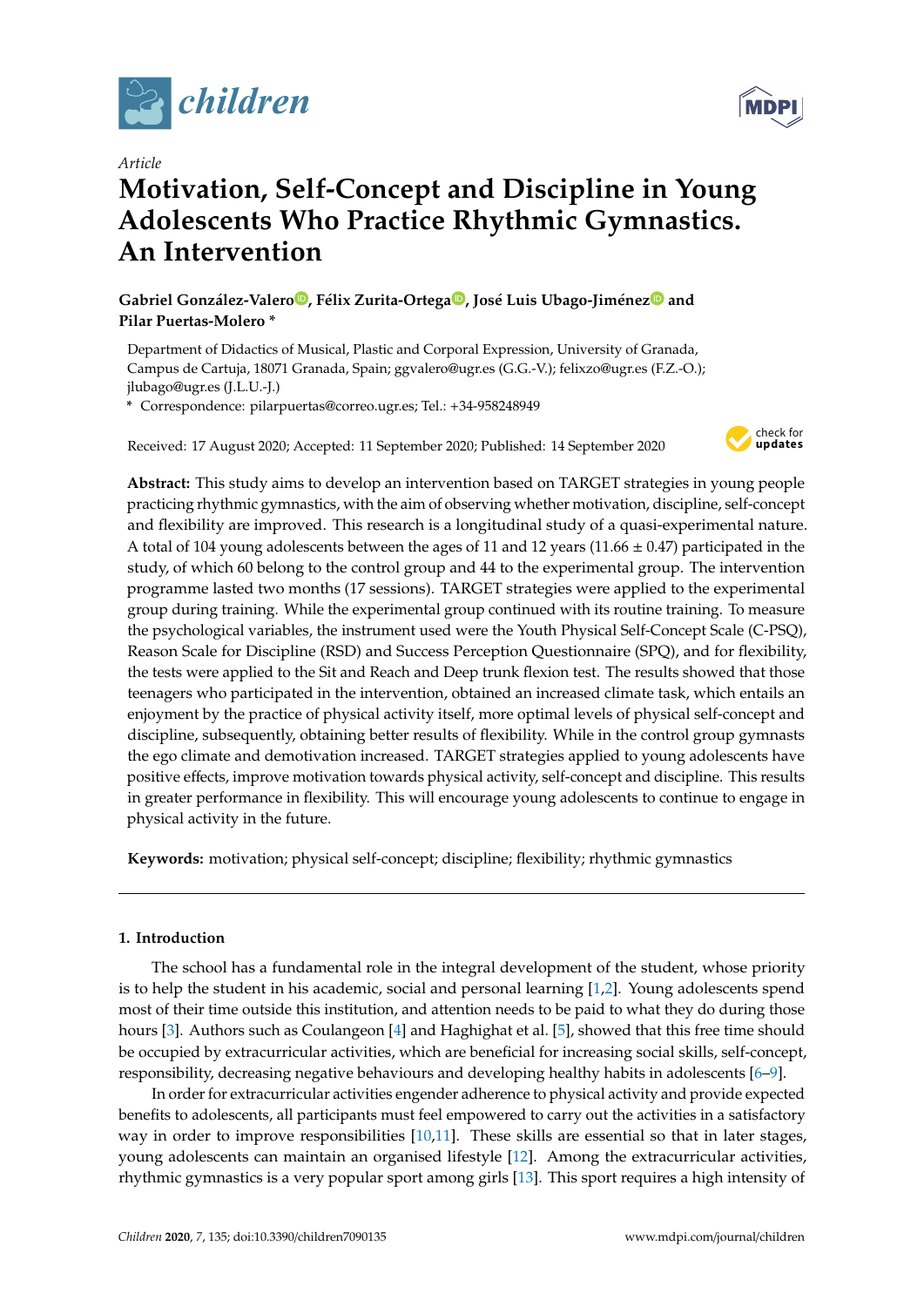training, dedication of many hours a week, acquisition of technical aspects through repetition of skills, high discipline and mastery of several equipment [\[14](#page-10-5)[,15\]](#page-10-6).

Regarding the psychological aspects that influence this sport, authors such as Donti et al. [\[16\]](#page-10-7), Koumpoula et al. [\[17\]](#page-10-8) and Oon Ai-Tan et al. [\[18\]](#page-10-9), argue that this extracurricular activity can influence orientation, self-confidence, as well as self-concept and self-esteem. These factors can lead to reduced athletic performance, dissociative attitudes and dropouts [\[19,](#page-10-10)[20\]](#page-10-11).

The physical self-concept understood as the image that we create about ourselves, formed by the ideas that we believe define us physically, and is one of the most relevant aspects within this sport modality [\[21,](#page-10-12)[22\]](#page-10-13). Since body image is an essential element to determine long-lasting health behaviour patterns in adolescents [\[23\]](#page-10-14). If this psychological aspect is not worked on properly, it will generate negative results, which can lead to eating disorders [\[24\]](#page-10-15). Since adolescence is a critical period, characterised by the development of feelings of body dissatisfaction, mostly in the female gender, even when the weight is below standardised levels [\[25\]](#page-10-16).

Adolescents who have ever participated in sports associated with body expression, such as rhythmic gymnastics, ballet or swimming, show greater concern for their body weight and worse physical self-concept than those who have participated in other extracurricular activities or are physically inactive [\[26](#page-10-17)[,27\]](#page-10-18). This has a negative impact on motivation, increasing the feeling of failure and the distance from the sports context [\[28\]](#page-10-19).

Another aspect that influences this sport modality is motivation, since it is the source that encourages subjects to continue participating in an activity [\[29\]](#page-11-0). Motivational climate is understood as the set of cognitive, biological, social and emotional variables that determine the choice, intensity, resilience and performance that adolescents will spend in the development of an activity [\[17,](#page-10-8)[30,](#page-11-1)[31\]](#page-11-2). Young adolescents who participate in this sport often have ego-oriented motivation, which can be caused by emotional stress [\[32\]](#page-11-3). Jaenes et al. [\[33\]](#page-11-4) also emphasise that there is a positive relationship between climate motivation, positive experience and sports performance.

In this sense, the role of the coach is essential to create a comfortable environment, where a task-oriented motivational climate is promoted, where mistakes are seen as part of the training, and fun is achieved by the practice of the activity itself and not by the results derived from it [\[34,](#page-11-5)[35\]](#page-11-6). Another determining factor in the sports field is the predisposition to be disciplined, understood as the coordination of conducts to be instructed in order to develop sports techniques and skills, a state closely linked to the achievement of the objective [\[36\]](#page-11-7).

Authors such as Martínez et al. [\[37\]](#page-11-8), González-Cutre et al. [\[38\]](#page-11-9) and Moreno et al. [\[39\]](#page-11-10) state that discipline is linked to task-oriented motivation, to the performance of sports practice for pleasure, to the taste for learning in oneself, as well as to cooperation as a means of encouraging the team. However, ego orientation is associated with undisciplined behaviour, disobedience and demotivation.

In view of the problems faced by young adolescents participating in rhythmic gymnastics and the need to act on them, a programme was developed based on task (designing activities), authority (decision-making), recognition (rewards), grouping (working groups), evaluation (assessment criteria) and time (pace of learning and teaching), hence the acronym TARGET  $[40,41]$  $[40,41]$ . Hypotheses are proposed in relation to the intervention programme developed through TARGET strategies.

**Hypothesis 1.** *Pre-test data will show ego-oriented motivation, low physical self-concept, and low feelings of discipline.*

**Hypothesis 2.** *After the intervention with the programme, the improvement of the psychosocial aspects will have an e*ff*ect on the improvement of flexibility.*

**Hypothesis 3.** *The implementation of TARGET strategies will have a positive impact on psychosocial variables, an increase in the motivational orientation towards the task climate, an improvement in body perception and, with it, an improvement in sports discipline.*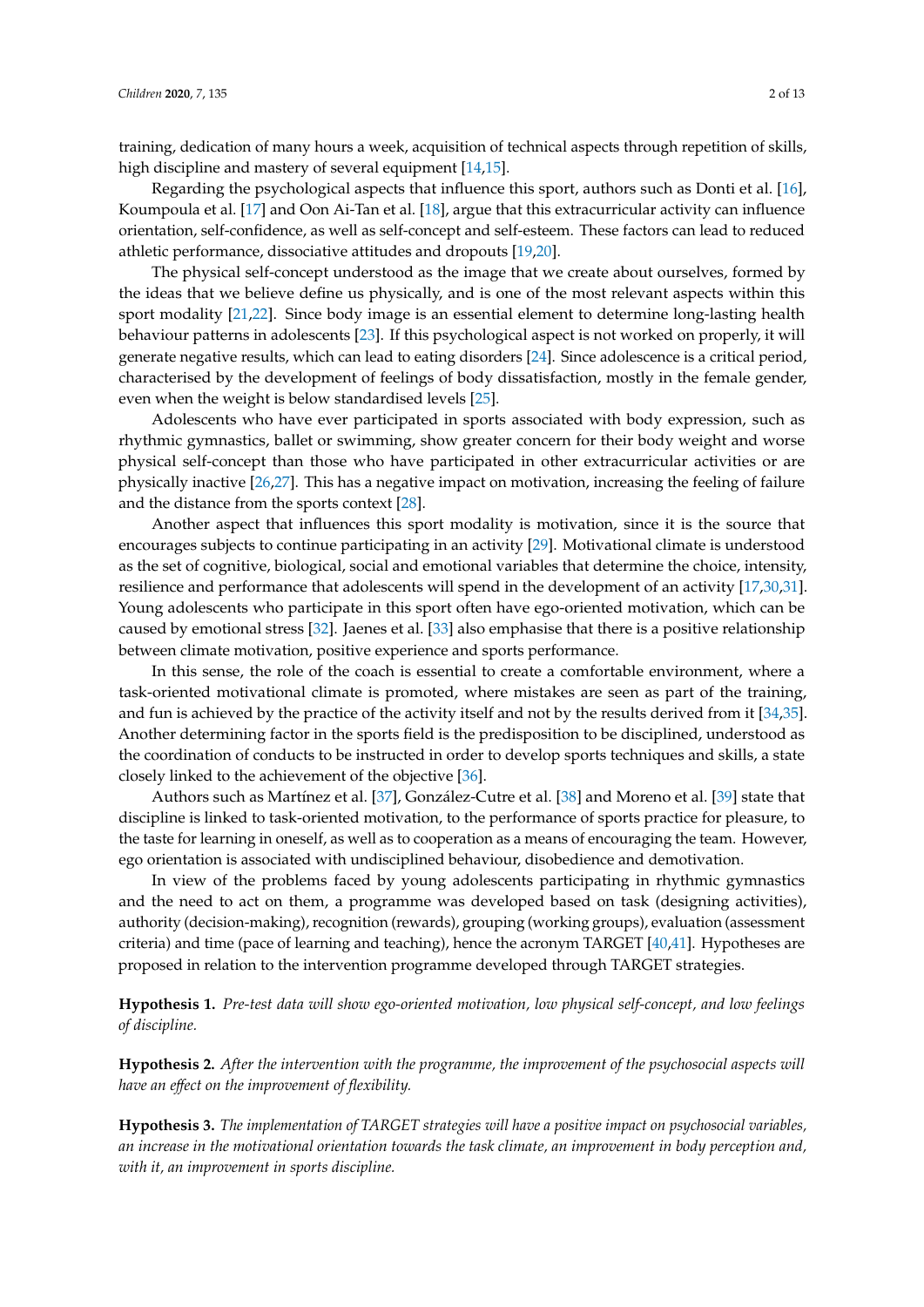Therefore, in view of this problem in relation to psychosocial factors, the aim of this study is to determine whether the application of TARGET strategies promotes an increase in psychosocial variables and, thus, the physical condition of young adolescents who practice rhythmic gymnastics as an extracurricular activity.

## **2. Materials and Methods**

## *2.1. Sample and Study Design*

This is a quasi-experimental longitudinal study with control and experimental group. A total of 126 subjects were selected who participated in extracurricular activities of rhythmic gymnastics in different schools in Granada (Spain). The inclusion criteria considered were those participants who performed rhythmic gymnastics as an extracurricular activity, excluding those who belonged to federated clubs and those who did not complete all the intervention process. Finally, 104 girls between 11 and 12 years old (11.66  $\pm$  0.47) participated in this research, as 8 competed semi-professionally and 14 did not complete all the sessions of the intervention programme. A simple random sampling was done to assign participants to the different groups, where 44 girls (42.3%) were in the experimental group and 60 (57.7%) in the control group.

## *2.2. Instruments*

Validated instruments were used to assess young people's physical self-concept, motivational orientation and reasons for discipline in rhythmic gymnastics. Additionally, a deep trunk flexion test and sit and reach tests were used to evaluate the flexibility of the participants.

"Sociodemographic Questionnaire". This instrument was used to measure age, sex and type of physical-sports activity (federated or not federated), according to the categorisation proposed by González-Valero [\[42\]](#page-11-13).

"Youth Physical Self-concept Scale (C-PSQ)". This instrument comes from the original version of Fox et al. [\[43\]](#page-11-14), adapted into Spanish by Moreno et al. [\[44\]](#page-11-15). This 28-item scale has an 11-point Likert scale ranging from "Totally Disagree" (0) to "Totally Agree" (10). This instrument has a multidimensional perspective that is grouped into four dimensions: perceived competence (items 1, 2, 10, 11, 14, 15, 16, 20, 21, 25) (Example: "I always keep in excellent physical shape"), physical attractiveness (items 3, 7, 12, 17, 22, 24, 26) (Example: "I have difficulty maintaining a beautiful body"), physical strength (items 4, 8, 13, 18, 23, 27) (Example: "Compared to most people of the same sex, I think I lack physical strength") and self-confidence (items 5, 9, 19, 28) (Example: "I am very proud of who I am and what I can do physically"). The Cronbach consistency coefficient for the subscales was acceptable: perceived competence ( $α = 0.87$ ), physical attractiveness ( $α = 0.76$ ), physical strength ( $α = 0.67$ ) and self-confidence ( $\alpha$  = 0.77).

"Reason Scale for Discipline (RSD)". This instrument was created by Papaioannou [\[45\]](#page-11-16) and was validated into Spanish by Moreno et al. [\[46\]](#page-11-17). This scale has 26 items, in which the answers were indicated on a Likert scale of 11 points set at a strong disagreement (0) and a strong agreement (100), in order to facilitate the students' response. Through this questionnaire the reasons for responsibility can be measured (items 1, 5, 10, 12, 14, 16, 17, 18, 21) (Example: "It is important for me to pay attention in class"), intrinsic reasons (items 7, 8, 19, 26) (Example: "I enjoy classes"), reasons for intrinsic regulation (items 4, 11, 25) (Example: "I will feel bad if I am not disciplined"), reasons for concern (items 6, 13, 24) (Example: "I like to help my colleagues) and reasons for demotivation (items 3, 9, 23) (Example: "I don't understand why I should be disciplined"). The factor structure of the questionnaire shows a reliability of  $\alpha = 0.86$  for responsibility reasons,  $\alpha = 0.76$  for intrinsic reasons,  $\alpha = 0.71$  for intrinsic regulation,  $\alpha$  = 0.58 for reasons of concern and  $\alpha$  = 0.66 for demotivation.

"Success Perception Questionnaire (SPQ)". This questionnaire was elaborated by Roberts et al. [\[47\]](#page-11-18) and validated in Spanish by Cervelló et al. [\[48\]](#page-11-19). Its objective is to evaluate the dispositional orientation of the achievement goals in the sports context. This instrument has 12 items measuring the dispositional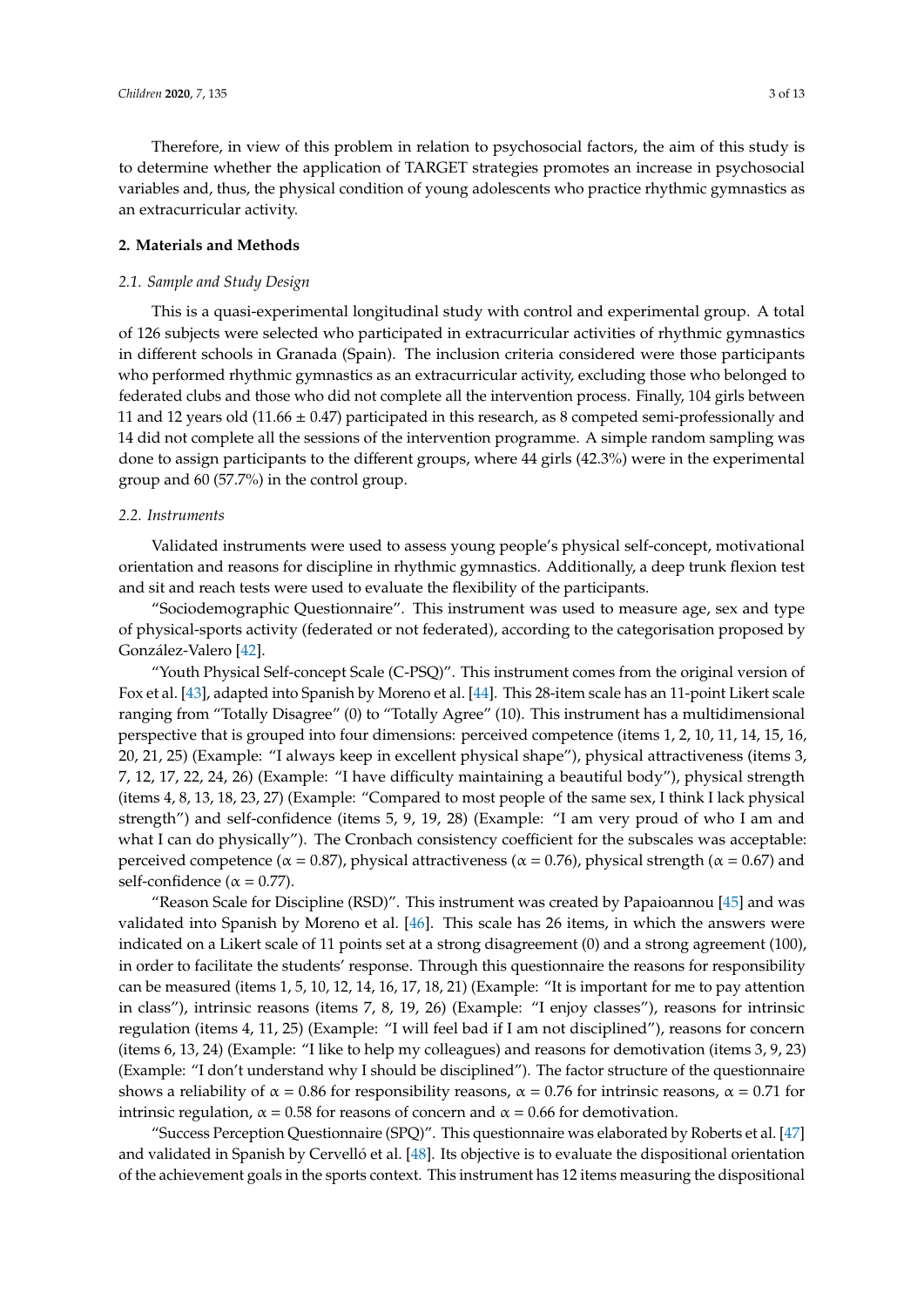goal orientation to task (items 3, 4, 7, 8, 10, 11) (Example: "When practicing sport I feel successful when I work hard") and dispositional goal orientation to the ego (items 1, 2, 5, 6, 9, 12) (Example: "When I practice sports I feel that I am successful when I am the best"). This questionnaire uses a Likert type scale that has a response range of 0 (Totally disagreed) and 100 (Totally agreed). The internal consistency of the questionnaire was  $\alpha = 0.82$  for task orientation and  $\alpha = 0.91$  for the ego.

"Sit and reach". This test measures the flexibility of the lumbar area, knee flexor muscles and hip extensors [\[49,](#page-11-20)[50\]](#page-11-21). During the execution, the subject is seated on the floor with legs together and extended. Additionally, the subjects will put their feet glued to the measurement box, with the arm extended and one hand resting on the other and facing forward. At the researcher's signal, the subject will bend the trunk forward, pushing the cursor with both hands until the greatest distance is achieved.

"Deep trunk flexion test". It is a test that evaluates the overall flexibility of the trunk, lower and upper limbs [\[51\]](#page-12-0). The barefoot subject is located within the measuring zone, positioned above the meter. The heels must be glued to the separation zone that indicates the zero point of the measurement. At the researcher's signal, the subject flexes the legs and introduces the body between them. The extended arms are directed backwards to push the meter strip as quickly as possible, not allowing the fingers to separate from the ground and maintaining balance throughout the test.

Both physical fitness tests allow flexibility to be assessed as one of the most important elements in sports performance [\[49\]](#page-11-20). In addition, the subjects had two attempts to perform the tests, noting the best record of the two performed.

## *2.3. Procedure*

The collaboration of the educational centres was requested through a sports company of extracurricular activities in Granada (Spain), exposing the objective of the study and requesting the cooperation of the company through an informative letter elaborated from the Area of Corporal Expression of the University of Granada. In addition, an informed consent form and the approved Ethics Committee were included. After this consent, authorisation was given to the legal tutors of the young athletes, where participation was requested on a voluntary basis and the anonymity of the study subjects' data was ensured.

The data collection was carried out during the timetable of the extracurricular activities. The "PRE" phase took place during March, the intervention programme was carried out during the months of March and April and finally the "POST" data were collected at the beginning of May. The researchers informed the schoolchildren and directed the programme, being present throughout the process to ensure its correct application. The Helsinki Research Ethics Agreement was also respected, and permission was obtained from the Research Ethics Committee of the University of Granada (462/CEIH/2017).

The intervention programme lasted two months and consisted of 17 sessions. There were two sessions of two hours each, one per week. The programme was distributed in three phases as shown in Table [1.](#page-3-0)

<span id="page-3-0"></span>

|                           | <b>Phases 1</b>                  |                                              | Phases 3         |                      |                                  |
|---------------------------|----------------------------------|----------------------------------------------|------------------|----------------------|----------------------------------|
|                           | <b>Pre Test</b>                  | Development of the Intervention              | <b>Post Test</b> |                      |                                  |
| <b>Experimental Group</b> | Ouestionnaires<br>┿              |                                              | Ouestionnaires   |                      |                                  |
|                           | Physical tests                   | Physical self-concept                        | Physical tests   |                      |                                  |
| Control Group             | Questionnaires<br>Physical tests | Habitual<br>Habitual<br>Training<br>Training |                  | Habitual<br>Training | Questionnaires<br>Physical tests |
| Number of sessions        |                                  | 5                                            | 5                | 5                    |                                  |

**Table 1.** Phases of the intervention programme.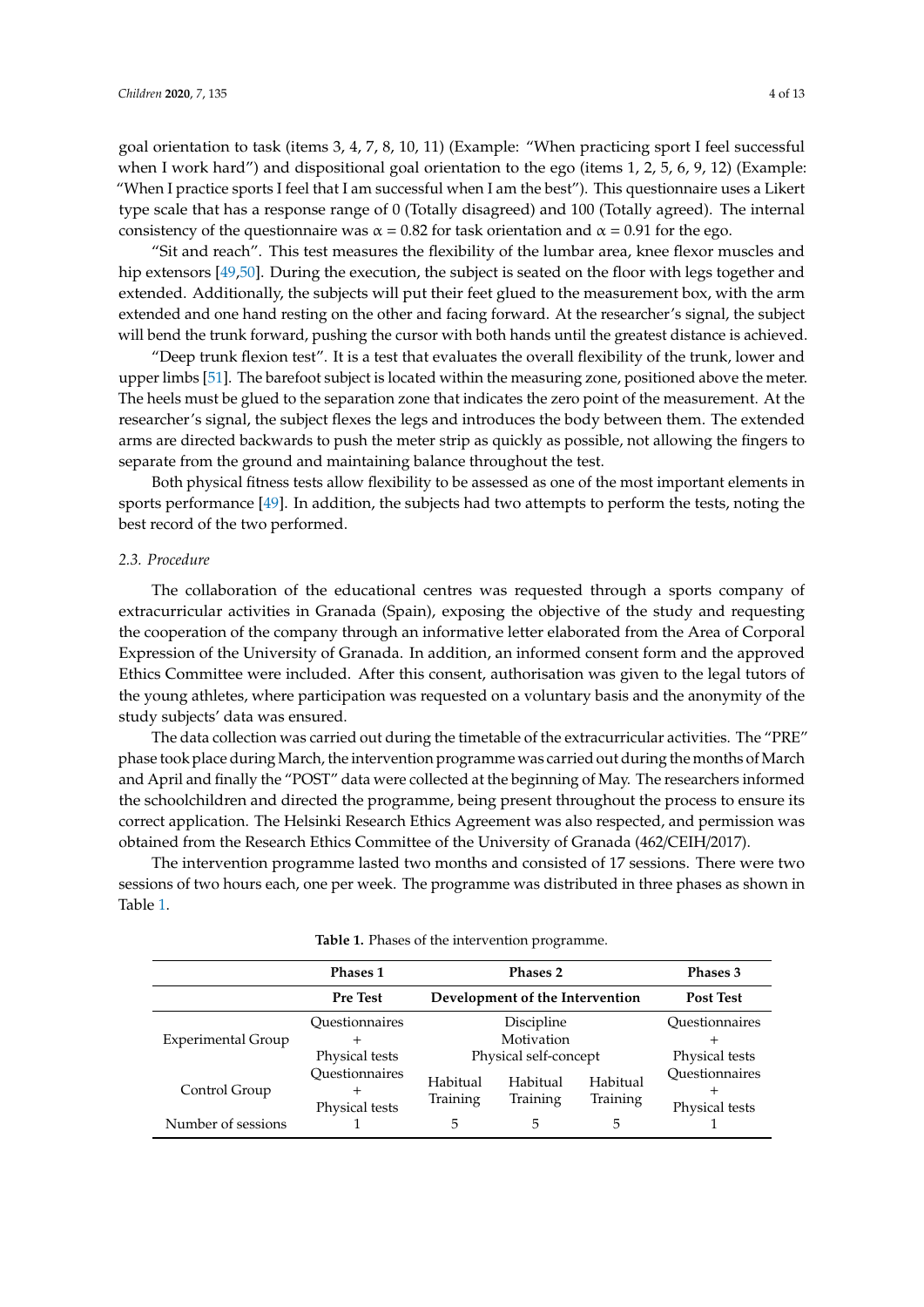The development of the programme consisted of exercises aimed to improve psychosocial considerations, including discipline, motivation and physical self-concept. To this end, the implementation was divided into three phases, which are detailed below:

In the control group, researchers were only present on the first and last day to apply the questionnaires and physical tests, where participants continued their usual training based on direct instruction for two months (warm-up based on muscle elongation and joint mobility, series of jumps, turns, and board assembly).

In the experimental group, researchers were present throughout the process. Together with the trainer, sessions were developed in which new variables were included in order to work psychosocial aspects of young athletes, as shown below.

-**Phase 1:** formed by a single session in which questionnaires and physical tests were applied to all participants in order to know the level of physical self-concept, discipline, motivation and flexibility.

-**Phase 2 (15 sessions):** In order to work on discipline, physical self-concept and subject motivation, TARGET strategies were used as a reference [\[23](#page-10-14)[,41\]](#page-11-12).

The design of tasks was modified, including tasks focused on the focus of interest of the participants. Similarly, an individualised diary was used for each subject, so that everyone would receive feedback from their trainer on a weekly basis and the objectives to be achieved would be established in the following sessions. Additionally, the diary had a section that promoted awareness of the body and the ideal weight for each depending on age, height and physical training.

In terms of authority management, transformational leadership behaviours were developed. The purpose was to stimulate the students intellectually, to encourage individual and collective communication, to inspire and motivate the participants to make an effort and carry out the proposed activities correctly.

Based on the teamwork, cooperative activities were designed to foster empathy, improve social relations and increase motivation oriented to the climate task. In addition, the subjects were encouraged to participate in the decision making and establishment of the next objectives to be achieved. Mistakes were worked on as part of the training process and not as a punishment.

For the evaluation, the subjects were made participants in it, which was focused on mastery and discipline. At the end of each week each participant was provided with a rubric in order to self-assess the level of achievement of the proposed training objectives. The coach also remarked in the individualised diary on the differences and congruencies between the opinions of young teenagers.

In terms of time management, the coach's warm-up guidelines were followed. An attempt was made to offer individualised time for feedback and to determine technical aspects of each task.

**-Phase 5:** consisting of a single session in which questionnaires and physical tests were re-applied to all participants (control and experimental group) in order to check the changes produced by the intervention.

#### *2.4. Statistical Analysis*

The participation rate was 82.54% with a total of 22 invalidated questionnaires, because they did not meet the established criteria or did not develop the tests correctly. The statistical study of the parameters was executed with the statistical software IBM SPSS® 24.0 (IBM Corp, Armonk, NY, USA). First, the Kolmogorov-Smirnov test was performed to establish the normality of the data. The T-student test were used to find out the differences between groups. In the mean comparison study, data were treated using a range of one to five points.

The magnitude of differences (effect sizes) was obtained while using the standardised measure Cohen's d (*d*) interpreted as: null (0–0.19), low (0.20–0.49), moderate (0.50–0.79), or high (≥0.80) [\[52\]](#page-12-1). The negative sign in the effect size index means that there is a decrease, while the positive sign refers to an improvement in values. Confidence interval to 95% for each effect sizes was calculated.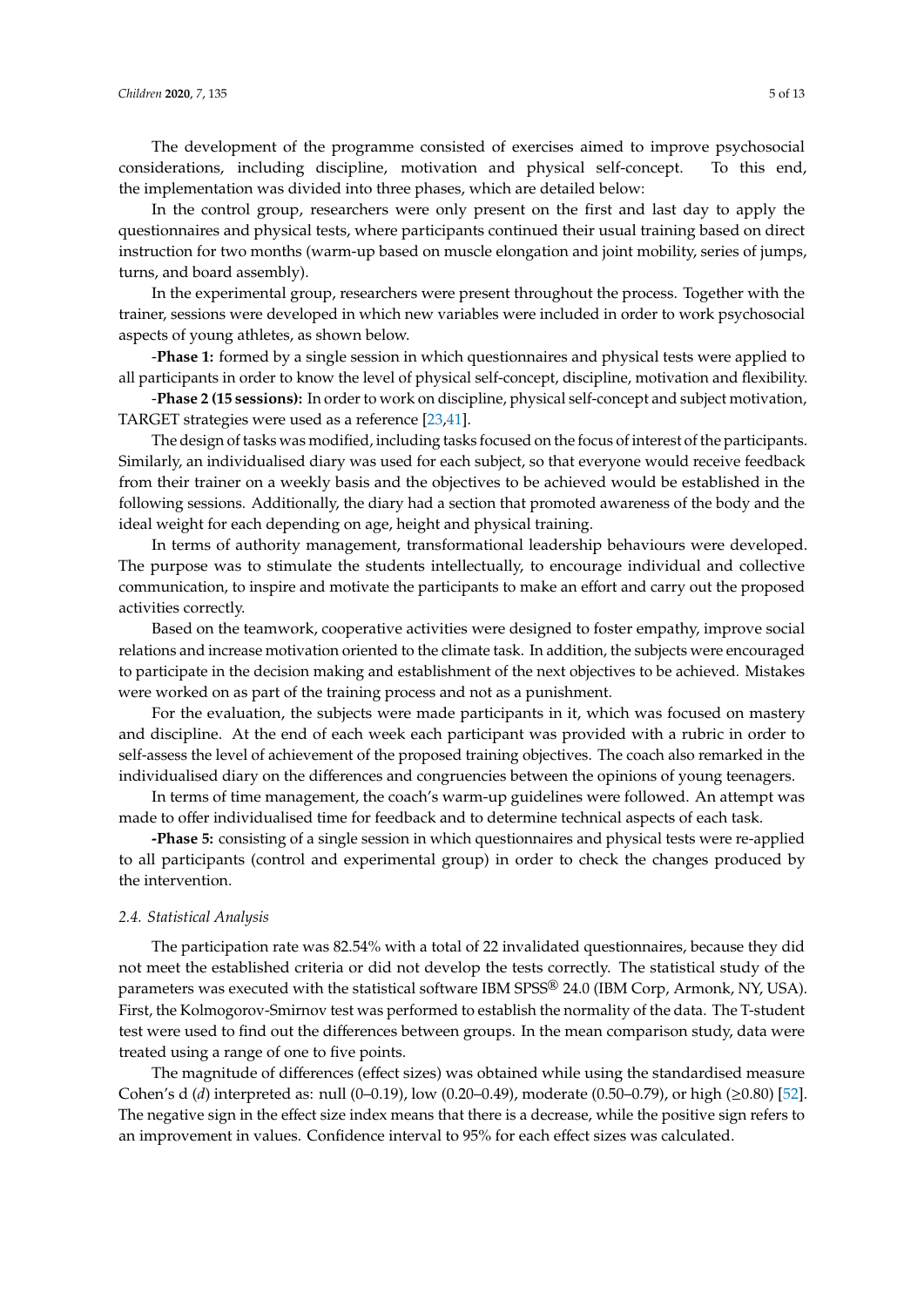## **3. Results**

Table [2](#page-5-0) shows the comparison of the sit and reach test and the deep flexion of the trunk before and after the execution of the intervention programme for the control and experimental group. In the control group, a light increase was observed in the score obtained in the sit and reach test (19.05  $\pm$  3.09 vs.  $19.25 \pm 2.95$ ) and the deep bending of the trunk (21.15  $\pm$  2.72 vs. 21.50  $\pm$  2.45), showing statistically significant differences for both cases ( $p = 0.027$  and  $p = 0.010$ , respectively). According to Cohen [\[52\]](#page-12-1), the control group had no effect on sit and reach ( $d = 0.06$ ) and deep trunk flexion ( $d = 0.13$ ). In the case of the experimental group, a significant increase in scores was noted in both cases ( $p = 0.000$ ). For sit and reach (18.59  $\pm$  3.22 vs. 20.27  $\pm$  3.21) and deep trunk flexion (28.72  $\pm$  3.31 vs. 30.77  $\pm$  3.28), the programme also produced a moderate effect in both tests ( $d = 0.52$  and  $d = 0.62$ , respectively).

<span id="page-5-0"></span>

| Group        | Variable    | Test                  | М              | <b>SD</b>    | т      | Sig.  | 95% CI            | ES(d) |
|--------------|-------------|-----------------------|----------------|--------------|--------|-------|-------------------|-------|
|              | <b>SRT</b>  | Pre-test<br>Post-test | 19.05<br>19.25 | 3.09<br>2.95 | 2.265  | 0.027 | $[-0.512; 0.644]$ | 0.06  |
| Control      | <b>DTFT</b> | Pre-test<br>Post-test | 21.15<br>21.50 | 2.72<br>2.45 | 2.652  | 0.010 | $[-0.443; 0.714]$ | 0.13  |
| Experimental | <b>SRT</b>  | Pre-test<br>Post-test | 18.59<br>20.27 | 3.22<br>3.21 | 10.393 | 0.000 | [0.008; 1.037]    | 0.52  |
|              | <b>DTFT</b> | Pre-test<br>Post-test | 28.72<br>30.77 | 3.31<br>3.28 | 13.743 | 0.000 | [0.104; 1.140]    | 0.62  |

**Table 2.** Pre-Post comparison of the flexibility tests for the control and experimental group.

Note 1. Effect Size (ES); Confidence Interval (CI); Note 2. Sit and reach Test (SRT); Deep Trunk Flexion Test (DTFT).

Table [3](#page-6-0) shows the comparison of the physical self-concept and its dimensions Pre-Post intervention for both groups. In the case of the control group, a decrease in the scores obtained in the General Physical Self-concept (GPSC) was observed  $(2.81 \pm 0.22 \text{ vs. } 2.73 \pm 0.23)$ , Perceived Competence (PC; 2.84  $\pm$  0.26 vs. 2.77  $\pm$  0.25), Physical Attraction (PA; 2.66  $\pm$  0.66 vs. 2.57  $\pm$  0.52), Physical Strength  $(PS; 2.50 \pm 0.45 \text{ vs. } 2.08 \pm 0.42)$  and Self-confidence  $(SC; 3.70 \pm 0.46 \text{ vs. } 3.55 \pm 0.48)$ , all results being statistically significant ( $p < 0.05$ ). Likewise, a null effect is highlighted for PA ( $d = -0.15$ ), low effects for GPSC (d = −0.35), PC (d = −0.27) and SC (d = −0.32), being of high effects in PS (d = −0.96).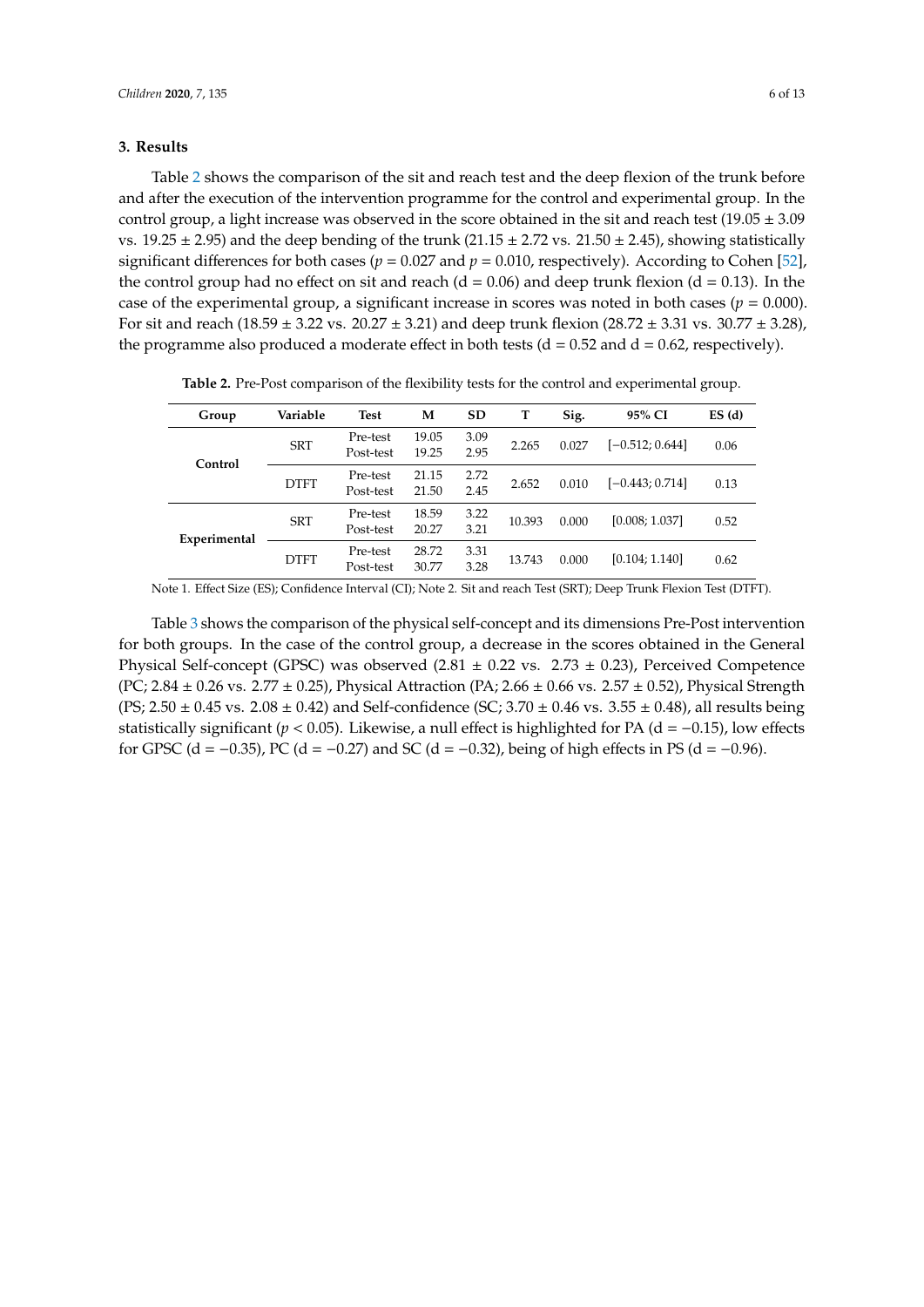| Group        | Variable    | <b>Test</b>           | M            | SD           | т        | Sig.  | 95% IC             | ES(d)   |
|--------------|-------------|-----------------------|--------------|--------------|----------|-------|--------------------|---------|
| Control      | <b>GPSC</b> | Pre-test<br>Post-test | 2.81<br>2.73 | 0.22<br>0.23 | $-4.009$ | 0.000 | $[-0.938; -0.227]$ | $-0.35$ |
|              | PC          | Pre-test<br>Post-test | 2.84<br>2.77 | 0.26<br>0.25 | $-2.427$ | 0.018 | $[-0.855; -0.306]$ | $-0.27$ |
|              | PA          | Pre-test<br>Post-test | 2.66<br>2.57 | 0.66<br>0.52 | $-2.458$ | 0.017 | $[-0.730; 0.427]$  | $-0.15$ |
|              | PS          | Pre-test<br>Post-test | 2.50<br>2.08 | 0.45<br>0.42 | $-8.079$ | 0.000 | $[-1.576; -0.354]$ | $-0.96$ |
|              | SC          | Pre-test<br>Post-test | 3.70<br>3.55 | 0.46<br>0.48 | $-3.150$ | 0.003 | $[-0.901; 0.263]$  | $-0.32$ |
| Experimental | <b>GPSC</b> | Pre-test<br>Post-test | 2.81<br>2.96 | 0.20<br>0.13 | 5.767    | 0.000 | [0.359; 1.420]     | 0.88    |
|              | PC          | Pre-test<br>Post-test | 2.95<br>3.38 | 0.30<br>0.28 | 13.789   | 0.000 | [0.911; 2.053]     | 1.48    |
|              | PA          | Pre-test<br>Post-test | 2.69<br>2.34 | 0.40<br>0.36 | $-8.365$ | 0.000 | $[-1.452; -0.388]$ | $-0.92$ |
|              | PS          | Pre-test<br>Post-test | 2.54<br>2.48 | 0.37<br>0.32 | $-1.480$ | 0.146 | $[-0.680; 0.334]$  | $-0.17$ |
|              | SC          | Pre-test<br>Post-test | 3.21<br>3.35 | 0.34<br>0.32 | 2.140    | 0.038 | $[-0.088; 0.936]$  | 0.42    |

<span id="page-6-0"></span>**Table 3.** Pre-Post comparison of the physical self-concept for the control and experimental group.

Note 1. Effect Size (ES); Confidence Interval (CI); Note 2. General Physical Self-concept (GPSC); Perceived Competence (PC); Physical Attraction (PA); Physical Strength (PS); Self-confidence (SC).

For the experimental group, an increase in the GPSC (2.81  $\pm$  0.20 vs. 2.96  $\pm$  0.13), PC (2.95  $\pm$  0.30 vs.  $3.38 \pm 0.28$ ) and SC ( $3.21 \pm 0.34$  vs.  $3.35 \pm 0.32$ ) with a significance of  $p < 0.05$ , highlighting the low positive effect on SC (d = 0.40) and high for GPSC (d = 0.88) and PC (d = 1.48). However, with a level of significance of  $p = 0.000$ , there is a decrease in the PA (2.69  $\pm$  0.40 vs. 2.34  $\pm$  0.36), where the intervention has had an average negative high effect  $(d = −0.92)$ .

Table [4](#page-6-1) shows the comparison between the motivational orientation towards the task and the ego before and after the intervention programme for the control and experimental group. The control group shows statistically significant differences ( $p = 0.014$ ) for the reduction of the task oriented motivational climate  $(4.00 \pm 0.28 \text{ vs. } 3.92 \pm 0.30)$ , offering, in turn, a low negative effect  $(d = -0.27)$ . In the experimental group, an improvement was observed in the score obtained for the task climate (3.90  $\pm$  0.15 vs. 4.28  $\pm$  0.32), showing statistically significant differences ( $p = 0.000$ ) and a high positive effect  $(d = 1.52)$ .

<span id="page-6-1"></span>

| Group        | Variable | <b>Test</b>                                                                                       | M            | <b>SD</b>    | т        | Sig.  | 95% IC             | ES(d)   |
|--------------|----------|---------------------------------------------------------------------------------------------------|--------------|--------------|----------|-------|--------------------|---------|
| Control      | Task     | Pre-test<br>Post-test                                                                             | 4.00<br>3.92 | 0.28<br>0.30 | $-2.543$ | 0.014 | $[-0.856; -0.305]$ | $-0.27$ |
|              | Ego      | Pre-test<br>Post-test                                                                             | 4.54<br>4.58 | 0.19<br>0.23 | 1.362    | 0.178 | $[-0.390; 0.769]$  | 0.19    |
| Experimental | Task     | Pre-test<br>Post-test                                                                             | 3.90<br>4.28 | 0.15<br>0.32 | 10.425   | 0.000 | [0.946; 2.095]     | 1.52    |
|              | Ego      | Pre-test<br>Post-test                                                                             | 4.65<br>4.90 | 0.16<br>3.00 | 0.551    | 0.584 | $[-0.389; 0.624]$  | 0.11    |
|              |          | $N_{obs}$ 1. $E$ ffeet $C_{ij}$ ( $E_{ij}$ ) $C_{ij}$ $\hat{L}_{ij}$ denote Integral ( $C_{ij}$ ) |              |              |          |       |                    |         |

**Table 4.** Pre-Post comparison of motivational orientation for the control and experimental groups.

Note 1. Effect Size (ES); Confidence Interval (CI).

Finally, Table [5](#page-7-0) shows the comparison of the reasons for the Pre-Post treatment discipline for the established groups. In the case of control group, statistically significant data were observed (*p* < 0.05), where the general discipline reasons (GDR)  $(3.36 \pm 0.25 \text{ vs. } 3.57 \pm 0.75)$  and reasons for intrinsic regulation (RIR) (3.11  $\pm$  0.49 vs. 3.26  $\pm$  0.48) increase with a low positive effect (d = 0.37 and d = 0.31,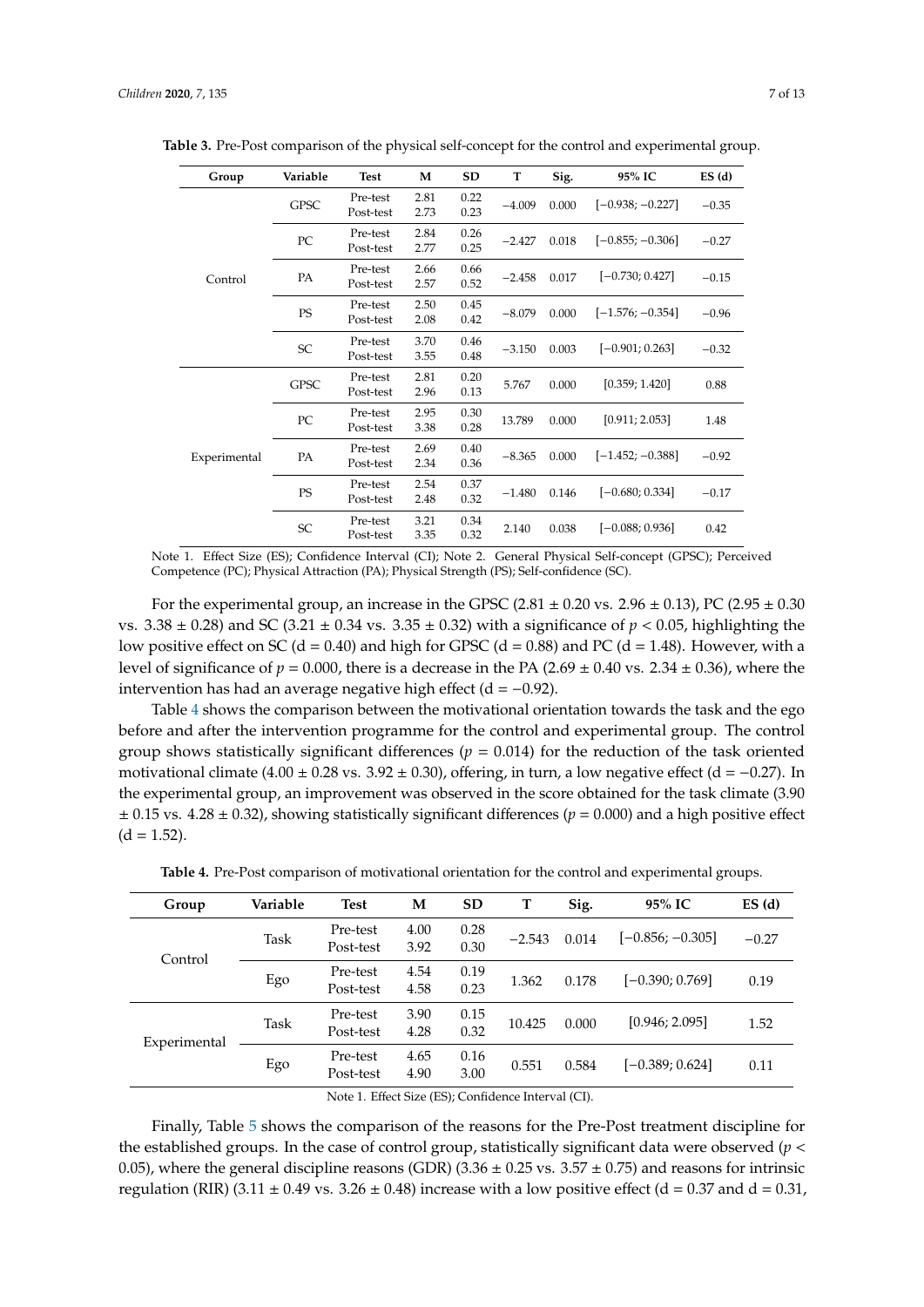respectively). With a level of significance of  $p = 0.044$ , there is a decrease in reasons for responsibility (RR) (3.97  $\pm$  0.67 vs. 3.47  $\pm$  0.34), with a high negative effect (d = -0.94).

In the experimental group, for the reasons of discipline in general and all its dimensions, statistically significant results were obtained at the level of  $p = 0.000$ . After the intervention there was an increase of the values in the GDR (3.38  $\pm$  0.14 vs. 4.06  $\pm$  0.27), RR (3.43  $\pm$  0.25 vs. 4.32  $\pm$  0.42), IR (3.90  $\pm$  0.23 vs.  $4.59 \pm 0.35$ ), RIR (2.98  $\pm$  0.48 vs.  $3.78 \pm 0.36$ ) and RC (3.01  $\pm$  0.37 vs.  $4.27 \pm 0.41$ ), while reasons for demotivation (RD) (2.83  $\pm$  0.58 vs. 2.30  $\pm$  0.30) decreased. It should be noted that the intervention programme occasioned a high positive effect on reasons for concern (RC) (d = 3.22), GDR (d = 3.16), RR ( $d = 2.57$ ), IR ( $d = 2.33$ ) and RIR ( $d = 1.88$ ). However, a high negative effect was obtained on the RD  $(d = -1.14)$ .

<span id="page-7-0"></span>

| Group        | Variable   | <b>Test</b>           | M            | <b>SD</b>    | T        | Sig.  | 95% IC             | ES(d)   |
|--------------|------------|-----------------------|--------------|--------------|----------|-------|--------------------|---------|
| Control      | <b>GDR</b> | Pre-test<br>Post-test | 3.36<br>3.57 | 0.25<br>0.75 | 2.173    | 0.034 | $[-0.207; 0.959]$  | 0.37    |
|              | RR         | Pre-test<br>Post-test | 3.97<br>3.47 | 0.67<br>0.34 | 1.891    | 0.044 | $[-1.550; -0.332]$ | $-0.94$ |
|              | IR         | Pre-test<br>Post-test | 3.85<br>3.90 | 0.39<br>0.31 | 1.657    | 0.103 | $[-0.437; 0.721]$  | 0.14    |
|              | <b>RIR</b> | Pre-test<br>Post-test | 3.11<br>3.26 | 0.49<br>0.48 | 3.755    | 0.000 | $[-0.272; 0.891]$  | 0.31    |
|              | RC         | Pre-test<br>Post-test | 2.75<br>2.76 | 0.47<br>0.53 | 0.319    | 0.751 | $[-0.558; 0.598]$  | 0.02    |
|              | RD         | Pre-test<br>Post-test | 2.45<br>2.48 | 0.64<br>0.65 | 1.230    | 0.224 | $[-0.532; 0.625]$  | 0.04    |
| Experimental | <b>GDR</b> | Pre-test<br>Post-test | 3.38<br>4.06 | 0.14<br>0.27 | 16.546   | 0.000 | [2.403; 3.921]     | 3.16    |
|              | RR         | Pre-test<br>Post-test | 3.43<br>4.32 | 0.25<br>0.42 | 16.665   | 0.000 | [1.891; 3.260]     | 2.57    |
|              | IR         | Pre-test<br>Post-test | 3.90<br>4.59 | 0.23<br>0.35 | 13.910   | 0.000 | [1.674; 2.986]     | 2.33    |
|              | <b>RIR</b> | Pre-test<br>Post-test | 2.98<br>3.78 | 0.48<br>0.36 | 8.654    | 0.000 | [1.277; 2.494]     | 1.88    |
|              | RC         | Pre-test<br>Post-test | 3.01<br>4.27 | 0.37<br>0.41 | 17.134   | 0.000 | [2.459; 3.994]     | 3.22    |
|              | <b>RD</b>  | Pre-test<br>Post-test | 2.83<br>2.30 | 0.58<br>0.30 | $-5.877$ | 0.000 | $[-1.694; -0.602]$ | $-1.14$ |

**Table 5.** Pre-Post comparison of discipline reasons for control and experimental group.

Note 1. Effect Size (ES); Confidence Interval (CI); Note 2. General Discipline Reasons (GDR); Reasons for Responsibility (RR); Intrinsic Reasons (IR); Reasons for Intrinsic Regulation (RIR); Reasons for Concern (RC); Reasons for Demotivation (RD).

#### **4. Discussion**

This study is similar in nature to others conducted in the population of young adolescents participating in extracurricular activities [\[53,](#page-12-2)[54\]](#page-12-3), where TARGET strategies are one of the most commonly used methods today to foster motivation in subjects. For this reason, the aim of this study has been to test the effects of an intervention programme on adolescent girls who practice rhythmic gymnastics, on physical self-concept, motivation, discipline and physical condition measured through flexibility [\[14,](#page-10-5)[17,](#page-10-8)[32,](#page-11-3)[55\]](#page-12-4).

The subjects who have not been immersed in the programme have increased the levels of flexibility of the areas that involve sit and reach and deep trunk flexion tests, although, according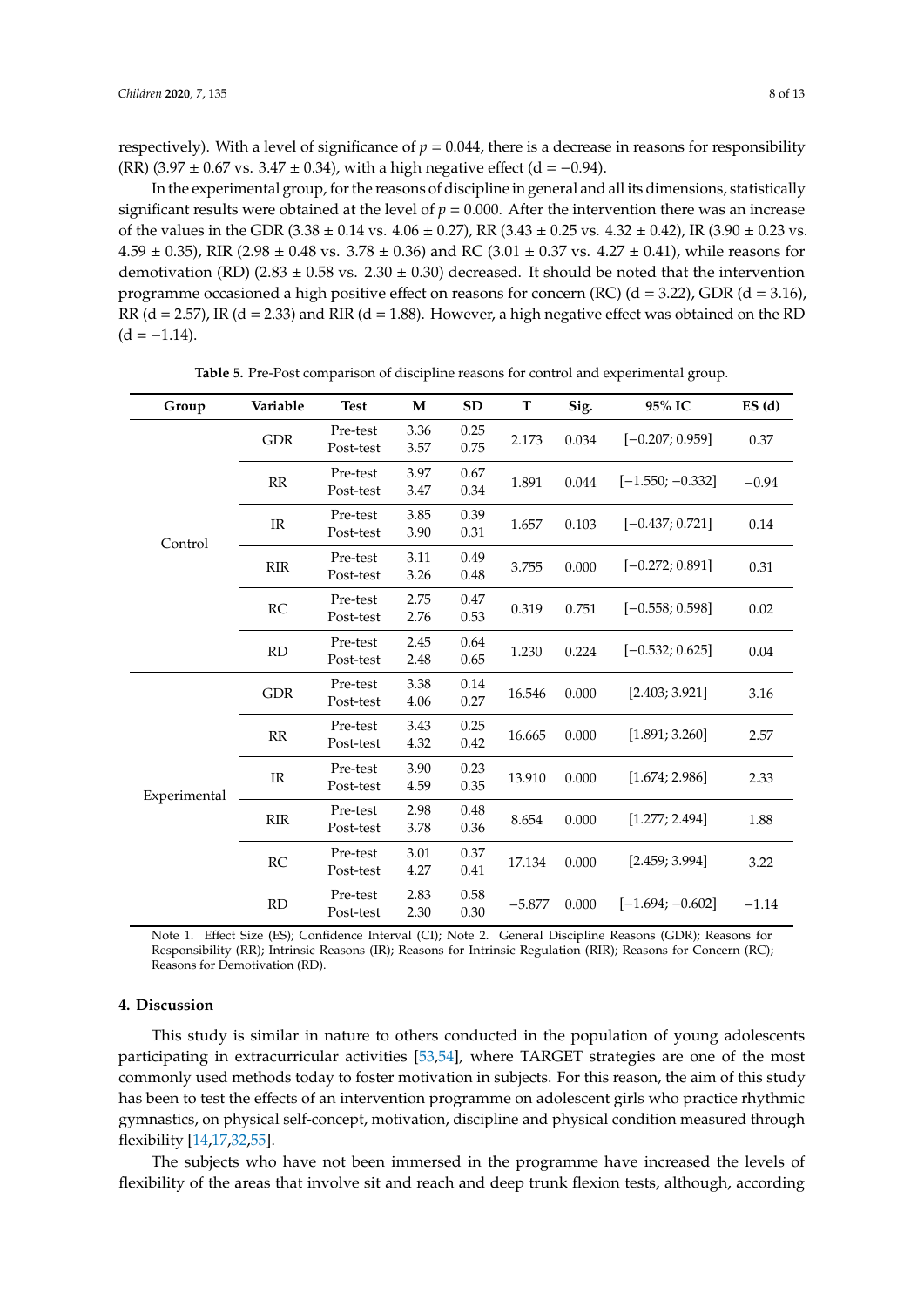to Cohen [\[52\]](#page-12-1), the intervention in this group that has continued with its routine training has a null effect. In this sense, similar data are detected in the study developed by Shiguemitsu-Suzuki et al. [\[56\]](#page-12-5), in which, after applying the same flexibility tests, the control group obtained a minor improvement. This effect is due to the fact that these subjects, even though they did not participate in the intervention, have continued to train, through which it is hoped that they will improve this physical quality.

On the contrary, the intervention programme for the experimental group had a positive low-average effect [\[52\]](#page-12-1), improving the values of flexibility. Likewise, the implementation carried out by Hsuan et al. [\[57\]](#page-12-6), on a sample of young adults, showed that the simple fact of practicing these two tests three times in 72 h, caused an increase of this physical quality. However, the study carried out by Tisular et al. [\[58\]](#page-12-7), in a population of young adolescents, observed that, after applying a physical activity intervention, no improvement was obtained for this physical capacity. These authors justified their results in the affirmation that the execution of physical exercises increases demotivation and the sedentary leisure acquires a major occupation of the time in such cases.

The athletes belonging to the control group decreased their perception of the physical self-concept and all its dimensions. In particular, the perceived competition, physical strength and self-confidence are undermined by the negative low-average effect [\[52\]](#page-12-1) produced by the programme. Gatti et al. [\[59\]](#page-12-8) and Kosmidou et al. [\[26\]](#page-10-17), determined that feelings towards physical self-concept are negatively influenced by the drastic bodily changes that occur at these ages, pressure from the family and the trainer, competitions and excessive concern to stay thin [\[60](#page-12-9)[,61\]](#page-12-10). This would agree with the data found in this study, since the approach of the championships intensifies the trainings and, with it, the pressure to which they are submitted, carrying consequences in the self-esteem, the physical appearance and the security in oneself in general [\[62\]](#page-12-11).

The gymnasts who participated experimentally in the programme increased the values of perception of general physical self-concept, perceived competence and self-confidence. However, there was a decrease in the perception of physical attractiveness. In this sense, McGregor et al. [\[63\]](#page-12-12), developed an intervention in preteens with the aim of improving self-concept through the practice of physical activity and positive feedback. With this intervention they managed to increase the feeling of competence and perceived self-esteem. Similar data were found by Wright et al. [\[64\]](#page-12-13), which improved self-confidence and self-esteem in adolescents through the use of positive feedback and physical activity. Since the positive feedback from the coaches favours the creation of a pleasant classroom climate, which generates that the participants feel more confident of their skills and more motivated.

In terms of motivational orientations, in the control group participants the motivation for the task decreased. While this increased in the experimental group. For which the programme offered a medium positive effect [\[52\]](#page-12-1). Data similar to those obtained in the study by Álvarez et al. [\[32\]](#page-11-3), which, after applying TARGET strategies, achieved an improvement in the orientation to the climate task, while slightly reducing the values of the climate ego. In the same line, Brustio et al. [\[65\]](#page-12-14) intervened in a sample of young adolescents, where they achieved that the experimental group achieved higher levels of motivation towards the task and, with it, a greater adherence to the practice of healthy physical activity, while the control group highlighted ego orientation.

Around discipline, the control group improved general discipline and intrinsic regulation, although there was a low positive effect [\[52\]](#page-12-1). In addition, in these gymnasts, the reasons for being responsible decreased. As confirmed by González-Valero et al. [\[66\]](#page-12-15) (2018) and Zaff et al. [\[67\]](#page-12-16) (2003), regular physical activity helps young people begin to regulate themselves, although it does not in itself entail an increase in responsibility. This corroborates that general training contributes to improving the general discipline of gymnasts, although this does not lead to an improvement in commitment and motivation.

The gymnasts who participated in the intervention improved overall discipline, intrinsic reasons, responsibility, ability to regulate oneself intrinsically, and concern for discipline, where the programme had a medium–high positive effect [\[52\]](#page-12-1). Likewise, the values of demotivation after the intervention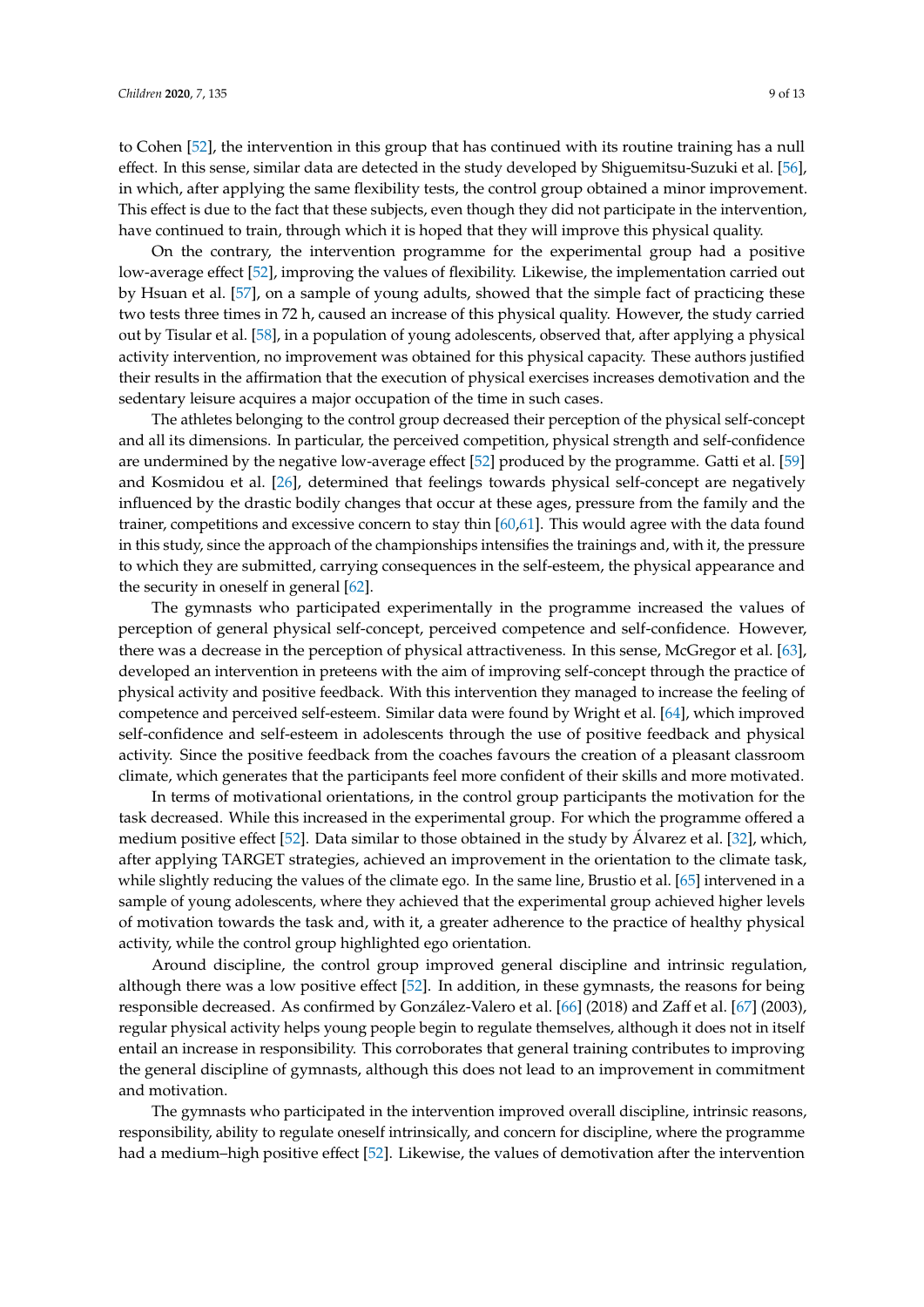decreased. As Álvarez et al. [\[32\]](#page-11-3) state, with the enjoyment of physical activity, motivation, discipline and responsibility increase, as well as the decrease in demotivation [\[68\]](#page-12-17).

This study was not exempt from limitations. Although this is a novel study that includes a control and an experimental group, it would have been interesting to establish a comparison with elite gymnasts of similar ages. Thus, these results should not be generalised to the general population or to all physical or sports extracurricular activities. In addition, although flexibility has been shown to be one of the physical capacities most involved in gymnastics, other capacities, such as the strength and endurance of the muscles involved in the trunk and the extremities, should have been evaluated. Although the peculiarity of this study was to examine the effect of the TARGET programme on physical self-concept, discipline, motivation and flexibility, it would have been interesting to know the anthropometric characteristics of the gymnasts.

## **5. Conclusions**

From this research, the main conclusions that have been drawn are that the implementation of TARGET strategies, improves the motivation towards the task in young adolescents. This results in better discipline and self-concept. It also has positive effects on improving flexibility and decreases demotivation. However, those participants who continued their regular training slightly increased flexibility, which is determined by the work done. Around motivation, it continued to be more ego-oriented, finding no improvement in either body perception or discipline. For future perspectives, it is proposed to carry out interventions comparing different age groups or establishing differences with elite gymnasts, including other psychosocial, variables involved in sport, and to consider anthropometric measures and physical capacities such as strength and resistance, which will allow conclusions to be drawn about the relationship with sporting competition and the self-concept of adolescents. In this way, one of the main practical applications of this study is that schools could apply this intervention methodology in different extracurricular activities, as it has been shown to improve adherence to physical and sports practice. In this way, the importance of managing programmes that contribute to adolescents' adherence to healthy physical activity is emphasised.

**Author Contributions:** Conceptualization, F.Z.-O., G.G.-V., P.P.-M. and J.L.U.-J.; methodology, F.Z.-O., G.G.-V. and P.P.-M.; software, F.Z.-O. and G.G.-V.; formal analysis, F.Z.-O. and G.G.-V.; investigation, G.G.-V., P.P.-M. and J.L.U.-J.; resources, F.Z.-O. and P.P.-M.; data curation, F.Z.-O., P.P.-M. and G.G.-V.; writing—original draft preparation, G.G.-V. and P.P.-M.; writing—review and editing, F.Z.-O., G.G.-V., P.P.-M. and J.L.U.-J.; supervision, F.Z.-O., G.G.-V. and P.P.-M. All authors have read and agreed to the published version of the manuscript.

**Funding:** This research received no external funding.

**Conflicts of Interest:** The authors declare no conflict of interest.

## **References**

- <span id="page-9-0"></span>1. León-Moreno, C.; Musitu-Ferrer, D. Family communication patterns, school and family self-concept, and motivation of revenge among adolescents. *Eur. J. Investig. Health Psych. Educ.* **2019**, *9*, 51–58. [\[CrossRef\]](http://dx.doi.org/10.30552/ejihpe.v9i1.316)
- <span id="page-9-1"></span>2. Kuševi´c, B. Interested Parents Always Find Time to Come to School! *Društvena Istraživanja-Casopis Za op´ca ˇ Društvena Pitanja* **2016**, *25*, 179–198. [\[CrossRef\]](http://dx.doi.org/10.5559/di.25.2.02)
- <span id="page-9-2"></span>3. O'Brien, W.; Issartel, J.; Belton, S. Relationship between physical activity, screen time and weight status among young adolescents. *Sports* **2018**, *6*, 57. [\[CrossRef\]](http://dx.doi.org/10.3390/sports6030057) [\[PubMed\]](http://www.ncbi.nlm.nih.gov/pubmed/29937496)
- <span id="page-9-3"></span>4. Coulangeon, P. The impact of participation in extracurricular activities on school achievement of French middle school students: Human capital and cultural capital revisited. *Soc. Forces* **2018**, *97*, 55–90. [\[CrossRef\]](http://dx.doi.org/10.1093/sf/soy016)
- <span id="page-9-4"></span>5. Haghighat, M.D.; Knifsend, C.A. The longitudinal influence of 10th grade extracurricular activity involvement: Implications for 12th grade academic practices and future educational attainment. *J. Youth Adolesc.* **2018**, *48*, 609–619. [\[CrossRef\]](http://dx.doi.org/10.1007/s10964-018-0947-x)
- <span id="page-9-5"></span>6. Oberle, E.; Ji, X.R.; Guhn, M.; Schonert-Reichl, K.A.; Gadermann, A.M. Benefits of extracurricular participation in early adolescence: Associations with peer belonging and mental health. *J. Youth Adolesc.* **2019**, *48*, 2255–2270. [\[CrossRef\]](http://dx.doi.org/10.1007/s10964-019-01110-2)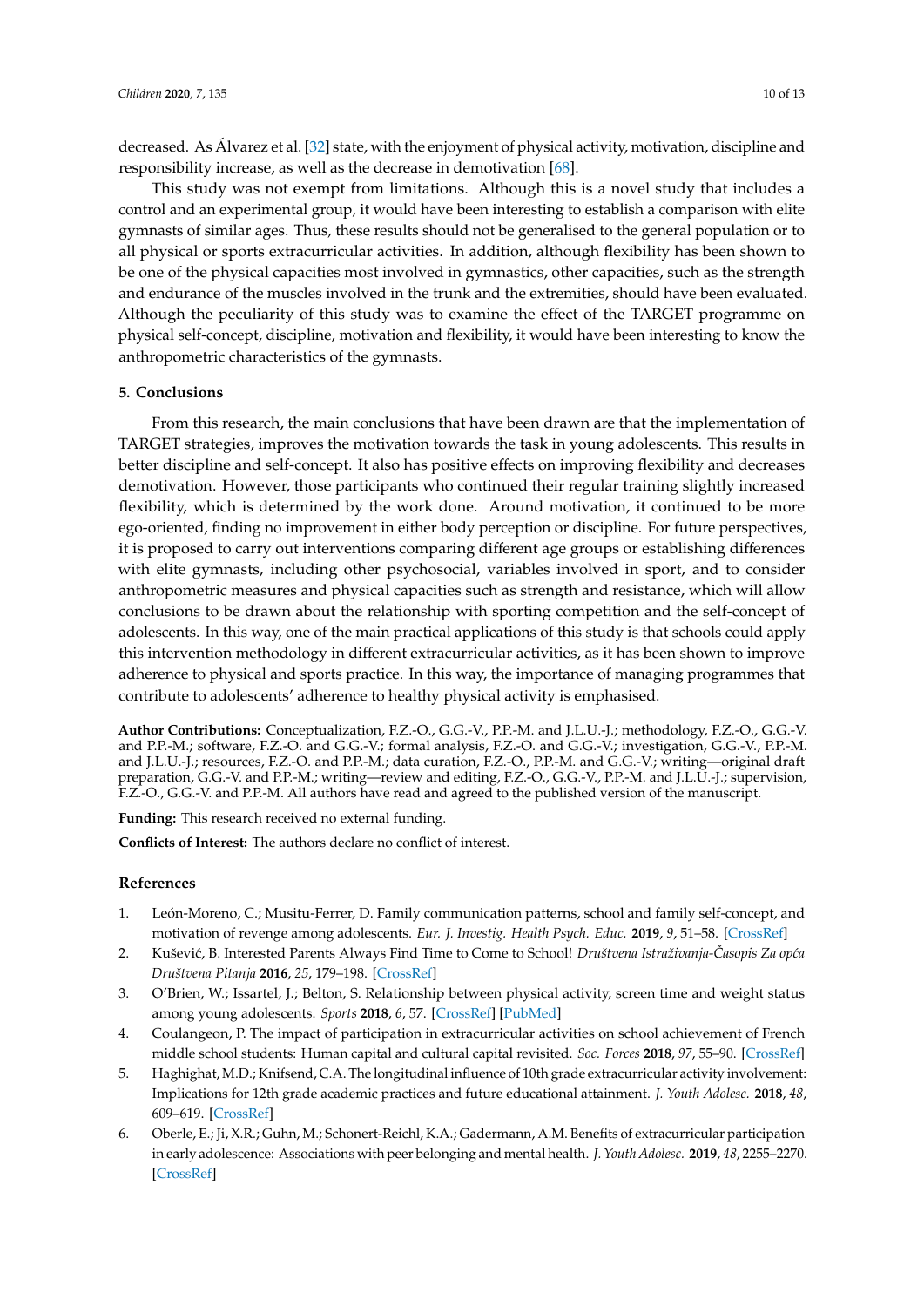- 7. Pechmann, C.; Catlin, J.R.; Zheng, Y. Facilitating Adolescent Well-Being: A Review of the Challenges and Opportunities and the Beneficial Roles of Parents, Schools, Neighborhoods, and Policymakers. *J. Consum. Psychol.* **2020**, *30*, 149–177. [\[CrossRef\]](http://dx.doi.org/10.1002/jcpy.1136)
- 8. Ren, L.; Zhang, X. Antecedents and consequences of organized extracurricular activities among Chinese preschoolers in Hong Kong. *Learn. Instr.* **2020**, *65*, 101267. [\[CrossRef\]](http://dx.doi.org/10.1016/j.learninstruc.2019.101267)
- <span id="page-10-0"></span>9. Zhang, D.; Tang, X. The influence of extracurricular activities on middle school students' science learning in China. *Int. J. Sci. Educ.* **2017**, *39*, 1381–1402. [\[CrossRef\]](http://dx.doi.org/10.1080/09500693.2017.1332797)
- <span id="page-10-1"></span>10. Leary, M.R. Motivational and emotional aspects of the self. *Annu. Rev. Psychol.* **2007**, *58*, 317–344. [\[CrossRef\]](http://dx.doi.org/10.1146/annurev.psych.58.110405.085658)
- <span id="page-10-2"></span>11. Weston, R.E.; Zeng, H.; Battle, J. Physical activity and GPA: Results from a national sample of Black students. *J. Hum. Behav. Soc. Environ.* **2020**, 1–16. [\[CrossRef\]](http://dx.doi.org/10.1080/10911359.2019.1687387)
- <span id="page-10-3"></span>12. Dawson, K.S.; Watts, S.; Carswell, K.; Shehadeh, M.H.; Jordans, M.J.; Bryant, R.A.; Van Ommeren, M. Improving access to evidence-based interventions for young adolescents: Early Adolescent Skills for Emotions (EASE). *World Psychiatry* **2019**, *18*, 105–107. [\[CrossRef\]](http://dx.doi.org/10.1002/wps.20594) [\[PubMed\]](http://www.ncbi.nlm.nih.gov/pubmed/30600639)
- <span id="page-10-4"></span>13. Bobo-Arce, M.; Méndez-Rial, B. Determinants of competitive performance in rhythmic gymnastics. A review. *J. Hum. Sport Exerc.* **2013**, *8*, 711–727. [\[CrossRef\]](http://dx.doi.org/10.4100/jhse.2013.8.Proc3.18)
- <span id="page-10-5"></span>14. Montosa, I.; Vernetta, M.; López-Bedoya, J. Assessment of health-related fitness by the ALPHA-fitness test battery in girls and adolescents who practise rhytmic gymnastics. *J. Hum. Sport Exerc.* **2018**, *13*, 188–204. [\[CrossRef\]](http://dx.doi.org/10.14198/jhse.2018.131.18)
- <span id="page-10-6"></span>15. Silva, M.; Paiva, T. Low energy availability and low body fat of female gymnasts before an international competition. *Eur. J. Sport Sci.* **2015**, *15*, 591–599. [\[CrossRef\]](http://dx.doi.org/10.1080/17461391.2014.969323)
- <span id="page-10-7"></span>16. Donti, O.; Theodorakou, K.; Kambiotis, S.; Donti, A. Self-esteem and trait anxiety in girls practicing competitive and recreational gymnastics. *Sci. Gymnast. J.* **2012**, *4*, 33–43.
- <span id="page-10-8"></span>17. Koumpoula, M.; Tsopani, D.; Flessas, K.; Chairopoulou, C. Goal orientations and sport motivation, differences between the athletes of competitive and non-competitive rhythmic gymnastics. *J. Sports Med. Phys. Fit.* **2011**, *51*, 480–488.
- <span id="page-10-9"></span>18. Ai-Tan, J.O.; Calitri, R.; Bloodworth, A.; McNamee, M.J. Understanding eating disorders in elite gymnastics: Ethical and conceptual challenges. *Clin. Sports Med.* **2016**, *35*, 275–292. [\[CrossRef\]](http://dx.doi.org/10.1016/j.csm.2015.10.002)
- <span id="page-10-10"></span>19. Aron, C.M.; Harvey, S.; Hainline, B.; Hitchcock, M.E.; Reardon, C.L. Post-traumatic stress disorder (PTSD) and other trauma-related mental disorders in elite athletes: A narrative review. *Br. J. Sports Med.* **2019**, *53*, 779–784. [\[CrossRef\]](http://dx.doi.org/10.1136/bjsports-2019-100695)
- <span id="page-10-11"></span>20. Silva, M.; Paiva, T. Poor precompetitive sleep habits, nutrients' deficiencies, inappropriate body composition and athletic performance in elite gymnasts. *Eur. J. Sport Sci.* **2016**, *16*, 726–735. [\[CrossRef\]](http://dx.doi.org/10.1080/17461391.2015.1103316)
- <span id="page-10-12"></span>21. Dale, L.P.; Vanderloo, L.; Moore, S.; Faulkner, G. Physical activity and depression, anxiety, and self-esteem in children and youth: An umbrella systematic review. *Mental Health Phys. Act.* **2019**, *16*, 66–79. [\[CrossRef\]](http://dx.doi.org/10.1016/j.mhpa.2018.12.001)
- <span id="page-10-13"></span>22. Fernández-Bustos, J.G.; Infantes-Paniagua, Á.; Cuevas, R.; Contreras, O.R. Effect of Physical Activity on Self-Concept: Theoretical Model on the Mediation of Body Image and Physical Self-Concept in Adolescents. *Front. Psychol.* **2019**, *10*, 1537. [\[CrossRef\]](http://dx.doi.org/10.3389/fpsyg.2019.01537) [\[PubMed\]](http://www.ncbi.nlm.nih.gov/pubmed/31354570)
- <span id="page-10-14"></span>23. Ames, M.E.; Leadbeater, B.J. Depressive symptom trajectories and physical health: Persistence of problems from adolescense to young adulthood. *J. A*ff*ect. Disord.* **2018**, *240*, 121–129. [\[CrossRef\]](http://dx.doi.org/10.1016/j.jad.2018.07.001)
- <span id="page-10-15"></span>24. Flament, M.F.; Hill, A.; Buchholz, K.; Henderson, G.; Tasca, A.; Goldfield, G. Internalization of the Thin and Muscular Body Ideal and Disordered Eating in Adolescence: The Mediation Effects of Body Esteem. *Body Image* **2012**, *9*, 68–75. [\[CrossRef\]](http://dx.doi.org/10.1016/j.bodyim.2011.07.007) [\[PubMed\]](http://www.ncbi.nlm.nih.gov/pubmed/21889429)
- <span id="page-10-16"></span>25. Kosmidou, E.; Giannitsopoulou, E.; Proios, M. Are body esteem, eating attitudes, pressure to be thin, body mass index and training age related in rhythmic gymnastics athletes? *Sci. Gymnast. J.* **2018**, *10*, 189–201.
- <span id="page-10-17"></span>26. Kosmidou, E.; Giannitsopoulou, E.; Moysidou, D. Social Physique Anxiety and pressure to be thin in adolescent ballet dancers, rhythmic gymnastics and swimming athletes. *Res. Danc. Educ.* **2016**, *18*, 23–33. [\[CrossRef\]](http://dx.doi.org/10.1080/14647893.2016.1223027)
- <span id="page-10-18"></span>27. Langdon, S.W.; Petracca, G. Tiny Dancer: Body Image and Dancer Identity in Female Modern Dancers. *Body Image* **2010**, *7*, 360–363. [\[CrossRef\]](http://dx.doi.org/10.1016/j.bodyim.2010.06.005)
- <span id="page-10-19"></span>28. Ramirez-Granizo, I.A.; Sánchez-Zafra, M.; Zurita-Ortega, F.; Puertas-Molero, P.; González-Valero, G.; Ubago-Jiménez, J.L. Multidimensional Self-Concept Depending on Levels of Resilience and the Motivational Climate Directed towards Sport in Schoolchildren. *Int. J. Environ. Res. Public Health* **2020**, *17*, 534. [\[CrossRef\]](http://dx.doi.org/10.3390/ijerph17020534)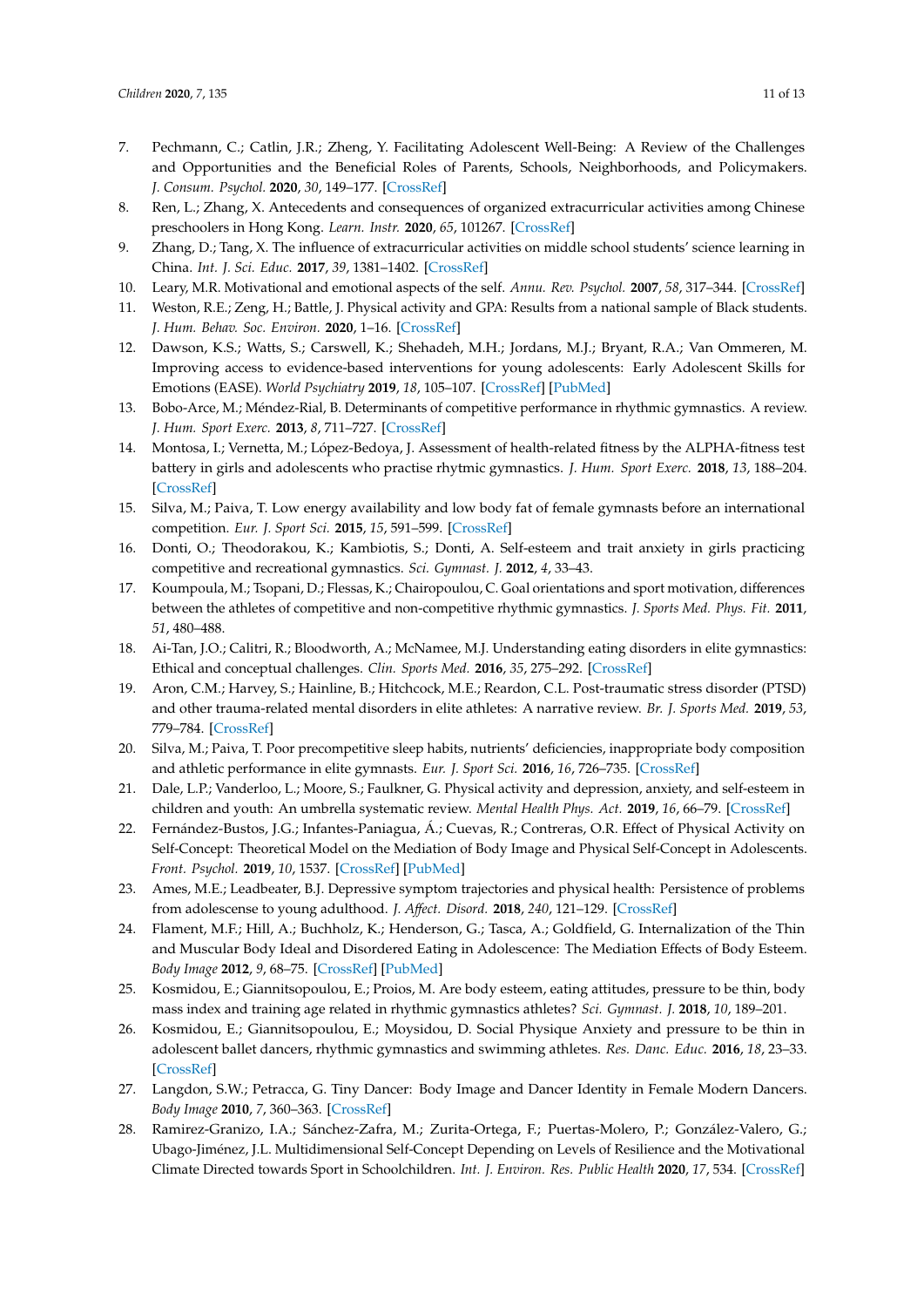- <span id="page-11-0"></span>29. Wadsworth, D.D.; Rudisill, M.E.; Hastie, P.A.; Irwin, J.M.; Rodríguez-Hernández, M.G. Preschoolers' Physical Activity Participation Across a Yearlong Mastery-Motivational Climate Intervention. *Res. Q. Exerc. Sport* **2017**, *88*, 339–345. [\[CrossRef\]](http://dx.doi.org/10.1080/02701367.2017.1321099)
- <span id="page-11-1"></span>30. Kipp, L.E.; Bolter, N.D.; Reichter, A.P. Motivational Climate Profiles, Pubertal Status, and Well-Being Among Female Adolescent Aesthetic Sport Athletes. *Pediatric Exerc. Sci.* **2019**, *31*, 458–464. [\[CrossRef\]](http://dx.doi.org/10.1123/pes.2018-0182)
- <span id="page-11-2"></span>31. Nicholls, J.G. *The Competitive Ethos and Democratic Education*; Harvard University Press: Cambridge, MA, USA, 1989.
- <span id="page-11-3"></span>32. Álvarez, O.; Falco, C.; Estevan, I.; Molina-García, J.; Castillo, I. Intervención psicológica en un equipo de gimnasia rítmica deportiva: Estudio de caso. *Rev. Psicol. Deporte* **2013**, *22*, 395–401.
- <span id="page-11-4"></span>33. Jaenes, J.C.; Carmona, J.; Lopa, E. Evaluación y análisis de habilidades psicológicas relacionadas con el rendimiento deportivo en gimnastas de rítmica. *Rev. Iberoam. Psicol. Ejerc. Deporte* **2010**, *5*, 15–28.
- <span id="page-11-5"></span>34. Boix, V.E.; Delcampo, D.P.; Chirivella, E.C. Estudio de caso único en gimnasia rítmica desde la perspectiva del coaching motivacional utilizando el modelo "La Jirafa de Cantón". *Inf. Psicològica* **2018**, *115*, 153–168. [\[CrossRef\]](http://dx.doi.org/10.14635/IPSIC.2018.115.3)
- <span id="page-11-6"></span>35. Al-Yaaribi, A.; Kavussanu, M. Consequences of prosocial and antisocial behaviors in adolescent male soccer players: The moderating role of motivational climate. *Psychol. Sport Exerc.* **2018**, *37*, 91–99. [\[CrossRef\]](http://dx.doi.org/10.1016/j.psychsport.2018.04.005)
- <span id="page-11-7"></span>36. Puig, N.; Vilanova, A.; Mateu, P. Sociology of sport in Spain: An updata (2005–2017). *Rev. Inter. Cienc. Deporte.* **2018**, *14*, 382–399. [\[CrossRef\]](http://dx.doi.org/10.5232/ricyde2018.05408)
- <span id="page-11-8"></span>37. Martínez, C.; Cervelló, E.; Moreno, J.A. Predicción de las razones del alumnado para ser disciplinado en educación física. *Rev. Latinoam. Psicol.* **2012**, *44*, 41–52.
- <span id="page-11-9"></span>38. González-Cutre, D.; Sicilia, A.; Moreno, J.A. Un estudio cuasi-experimental de los efectos del clima motivacional tarea en las clases de educación física. *Rev. Educ.* **2011**, *356*, 677–700. [\[CrossRef\]](http://dx.doi.org/10.4438/1988-592X-RE-2010-356-056)
- <span id="page-11-10"></span>39. Moreno, J.A.; Sicilia, A.; Cervelló, E.; Huéscar, E.; Dumitru, D. The relationship between goal orientations, motivational climate and self reported discipline in physical education. *J. Sports Sci. Med.* **2011**, *10*, 119–129.
- <span id="page-11-11"></span>40. Ames, C. Classrooms: Goals, structures, and student motivation. *J. Educ. Psychol.* **1992**, *84*, 261–271. [\[CrossRef\]](http://dx.doi.org/10.1037/0022-0663.84.3.261)
- <span id="page-11-12"></span>41. Cecchini, J.A.; Fernández-Rio, J.; Mendez-Gimenez, A.; Cecchini, C.; Martins, L. Epstein's TARGET framework and motivational climate in sport: Effects of a field-based, long-term intervention program. *Int. J. Sports Sci. Coach.* **2014**, *9*, 1325–1340. [\[CrossRef\]](http://dx.doi.org/10.1260/1747-9541.9.6.1325)
- <span id="page-11-13"></span>42. González-Valero, G. El perfil del alumnado universitario de Primaria con mención en Educación Física desde la perspectiva fisico-saludable, psicosocial y académica. Ph.D. Thesis, University of Granada, Granada, Spain, 2018.
- <span id="page-11-14"></span>43. Fox, K.R.; Corbin, C.D. The Physical Self-Perception Profile: Development and preliminary validation. *J. Sport Exerc. Psychol.* **1989**, *11*, 408–430. [\[CrossRef\]](http://dx.doi.org/10.1123/jsep.11.4.408)
- <span id="page-11-15"></span>44. Moreno, J.A.; Cervelló, E.; Vera, J.A.; Ruiz, L.M. Physical self-concept of Spanish schoolchildren: Diferences by gender, sport practicand levels of sport involvement. *J. Educ. Hum. Dev.* **2007**, *1*, 1–17.
- <span id="page-11-16"></span>45. Papaioannou, A. Goal perspectives, reasons for being disciplined and self-reported discipline in the lesson of physical education. *J. Teach. Phys. Educ.* **1998**, *17*, 421–441. [\[CrossRef\]](http://dx.doi.org/10.1123/jtpe.17.4.421)
- <span id="page-11-17"></span>46. Moreno, J.A.; Cervelló, E.; Martínez-Galindo, C.; Ruiz, L.M. Preliminary construct validation study of the Reasons for Discipline and Strategies to Sustain Discipline Scales in Spanish physical education. *Int. J. Hisp. Psychol.* **2008**, *1*, 85–97.
- <span id="page-11-18"></span>47. Roberts, G.C.; Treasure, D.C.; Balagué, G. Achievement goals in sport: The development and validation of the Perception of Success Questionnaire. *J. Sports Sci.* **1998**, *16*, 337–347. [\[CrossRef\]](http://dx.doi.org/10.1080/02640419808559362)
- <span id="page-11-19"></span>48. Cervelló, E.M.; Escartí, A.; Balagué, G. Relaciones entre la orientación de metas disposicional y la satisfacción con los resultados deportivos, las creencias sobre las cusas de éxito en deporte y la diversión con la práctica deportiva. *Rev. Psicol. Deporte* **1999**, *8*, 7–19.
- <span id="page-11-20"></span>49. Council of Europe Committee for the Development of Sport. *Handbook for the EUROFIT Tests of Physical Fitness*; Council of Europe Committee for the Development of Sport: Strasbourg, France, 1993.
- <span id="page-11-21"></span>50. Henriques-Neto, D.; Minderico, C.; Peralta, M.; Marques, A.; Sardinha, L.B. Test–retest reliability of physical fitness tests among young athletes: The FITescola® battery. *Clin. Physiol. Funct. Imaging* **2020**, *40*, 173–182. [\[CrossRef\]](http://dx.doi.org/10.1111/cpf.12624)